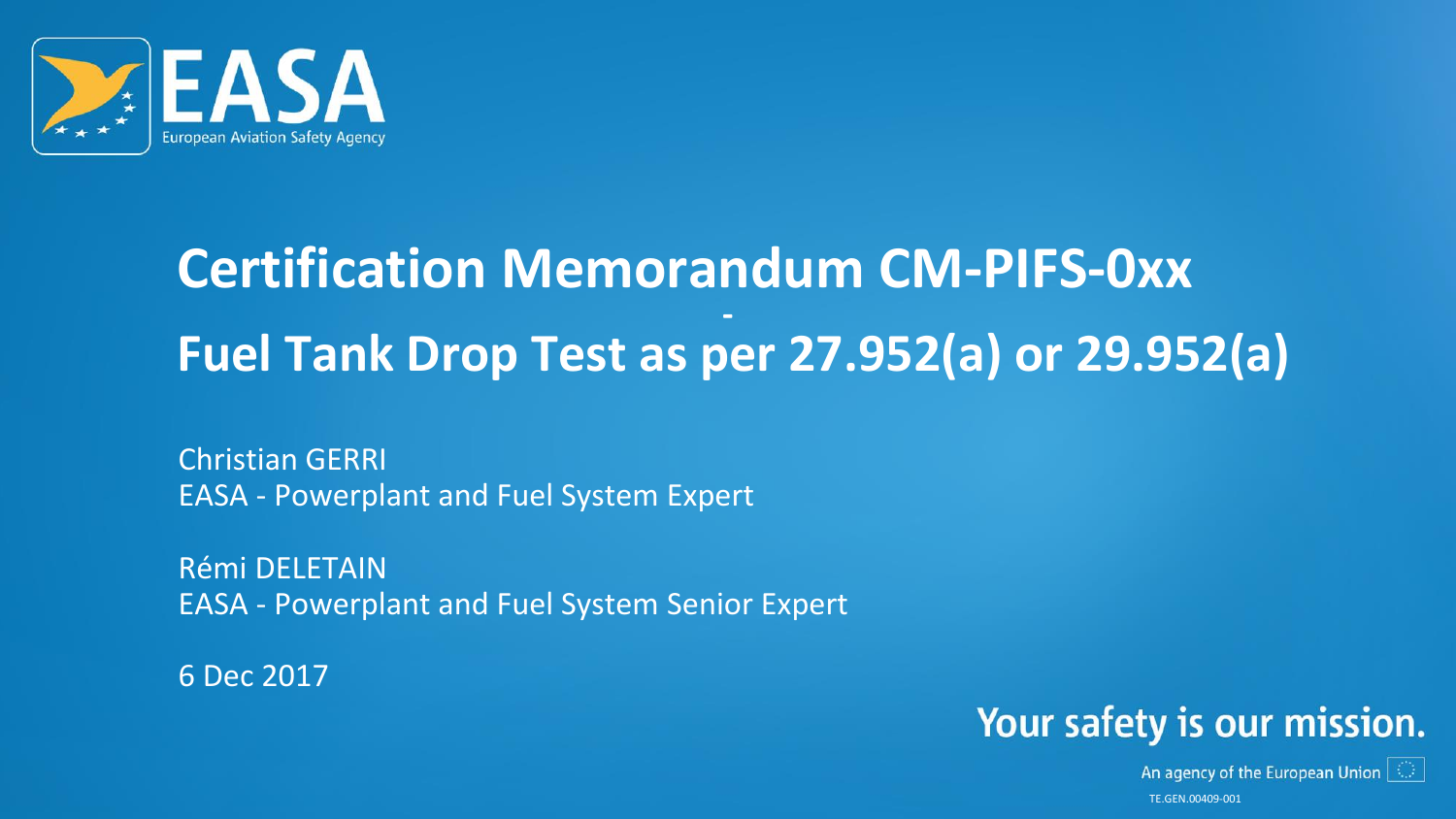

#### Content:

- **> 1.0 Background**
- 2.0 Requirement
- **> 3.0 Certification Memorandum** 
	- 3.1 Angle of impact / Platform design
	- 3.2 Multiple tank testing
	- 3.3 Impact surface
	- 3.4 Free drop
	- 3.5 Simulation
- 4.0 Schedule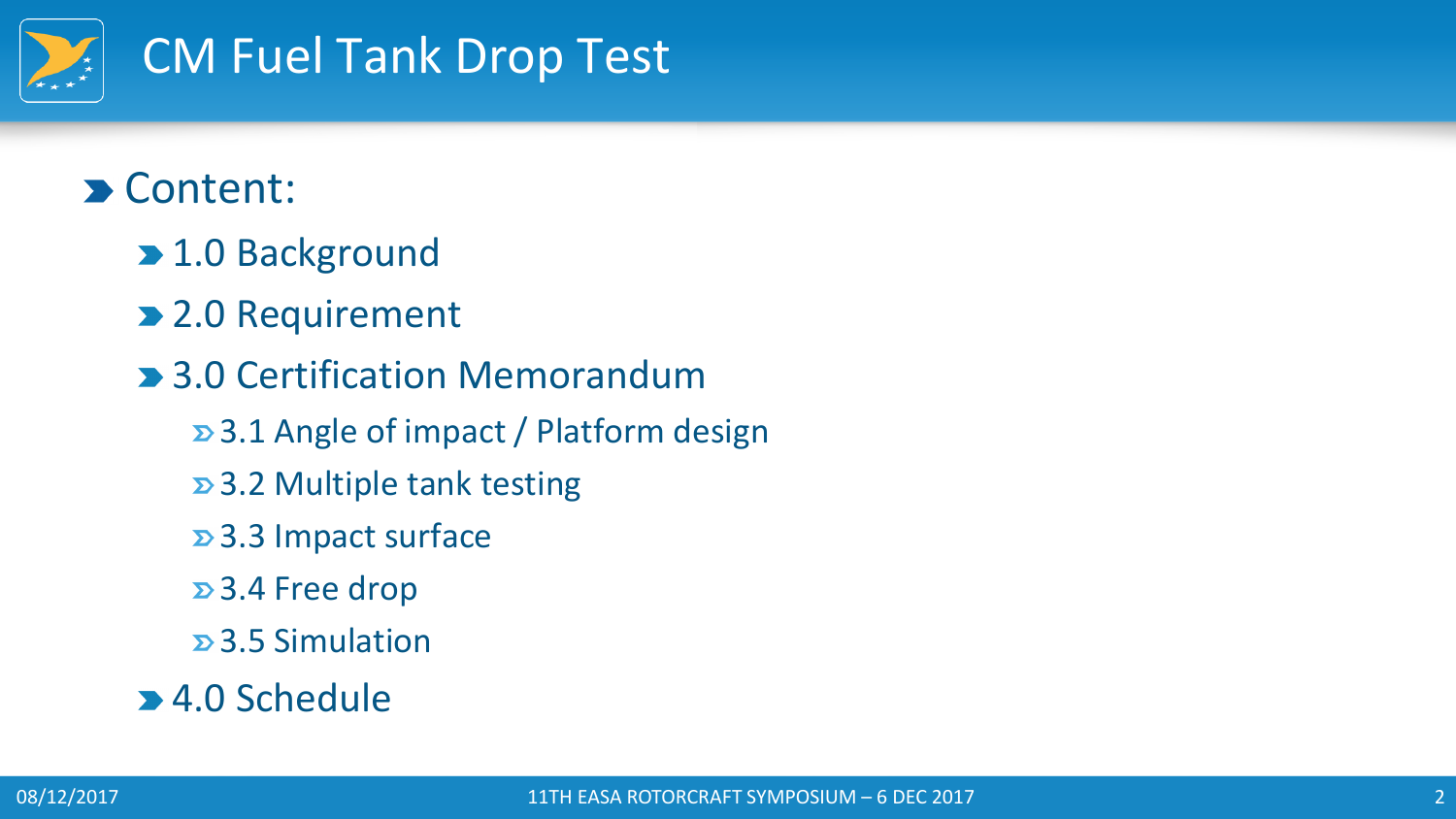

## **1.0 Background:**

- **Crashworthy fuel tanks are an important design feature.**
- **In service experience shows a marked safety improvement by reducing Post Crash Fires, to the extent such tanks are becoming a commercial argument.**
- **Required for all new type certifications and significant changes since 1994.**
- **Major project risk**

Test rule built to create a standardised test:

more severe than real survivable impact.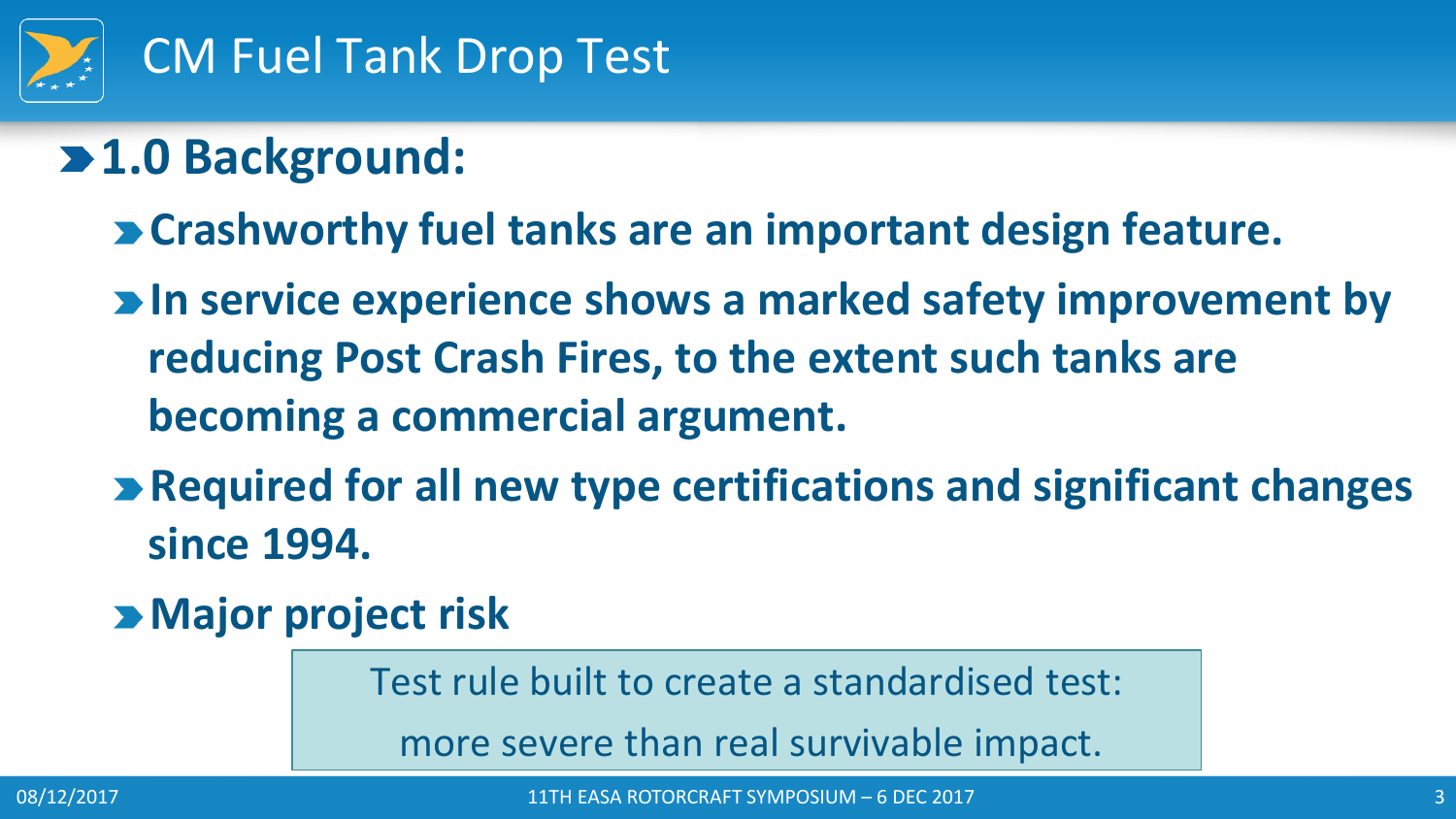

**2.0 Drop Test Requirement: CS 27/29.952(a) requires : drop height: 15.2m (50ft), impact surface: non deforming, tanks filled to 80% with water. The test specimen shall include in-tank equipment and representative surrounding structure. Tank dropped freely, horizontal impact ±10° . Pass fail criteria is simple: no leaks!**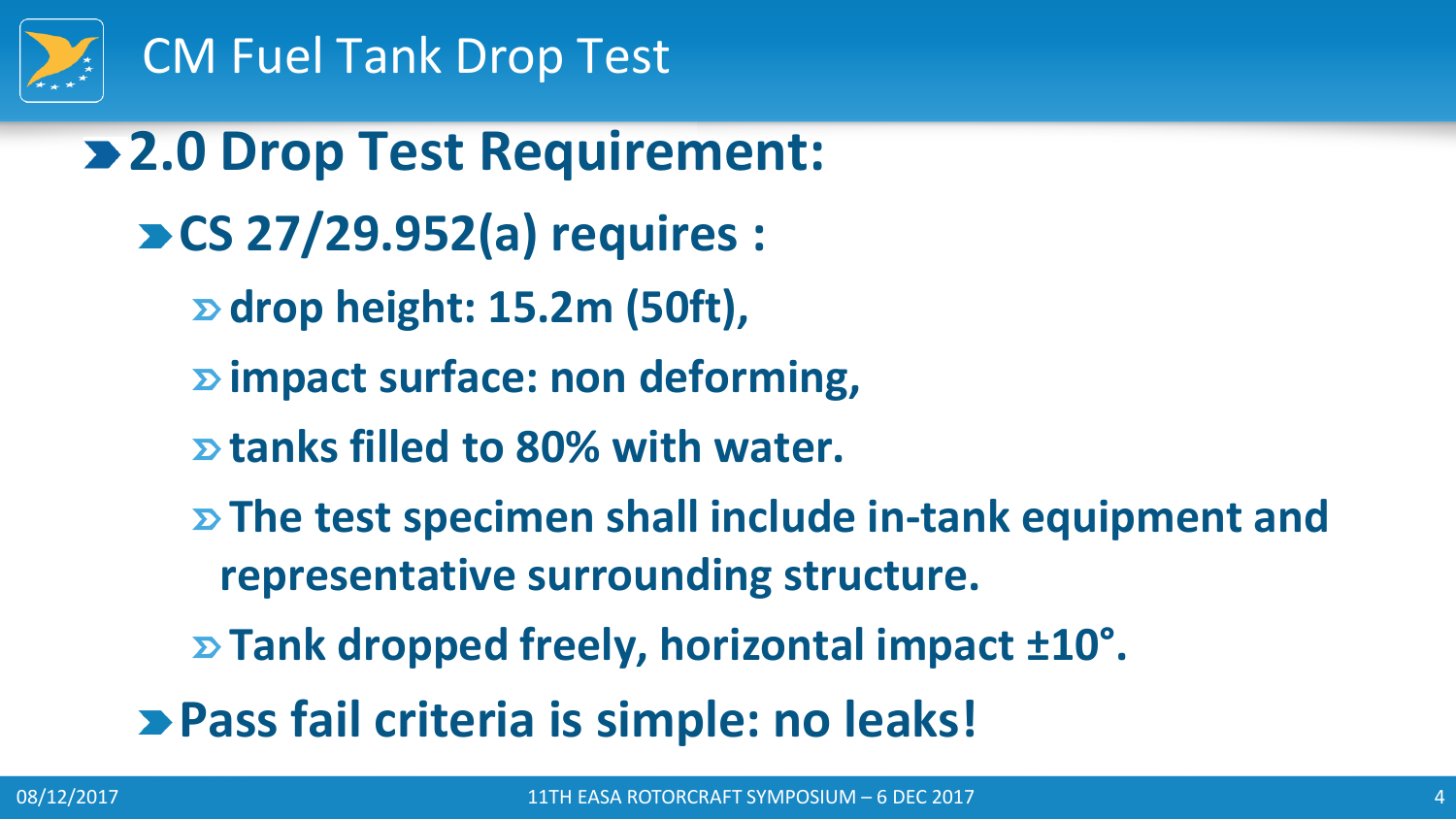

## **3.0 CM PIFS-0xx**

- **EXA Written to presents EASA position on different topic concerning the** test.
- **Those positions have already been discussed with one or more** applicants during certification exercise.
- The CM allows EASA to share its position with all applicants.
- The surrounding structure (§952(a)(4)) is already covered by CM-S-011.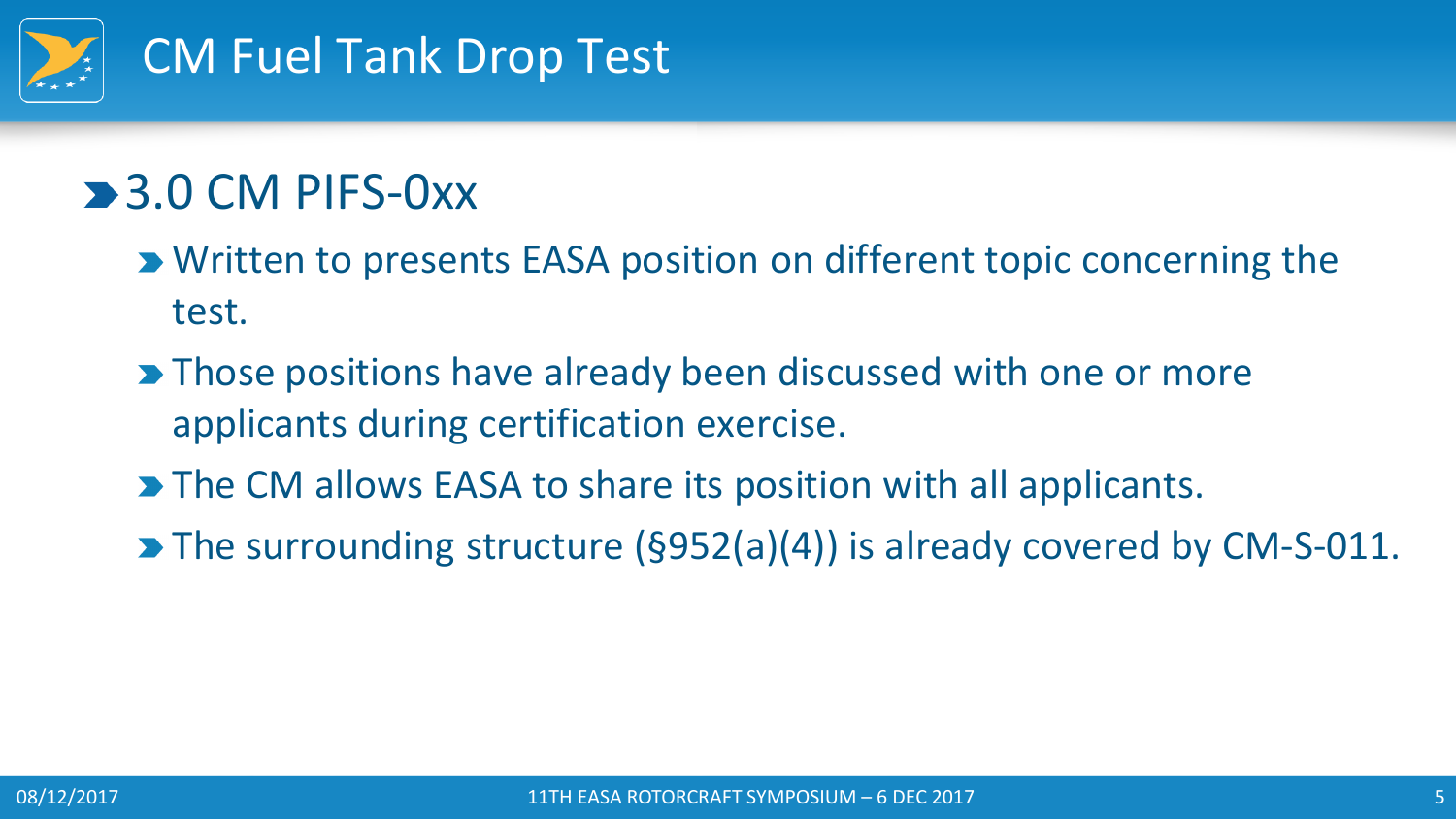

#### ■ 3.0 CM PIFS-0xx (cont'd)

- **D** What is not this CM:
	- $\triangleright$  A new interpretation of the rule.
	- A new mean of compliance definition.
	- **D**A new rule making exercise.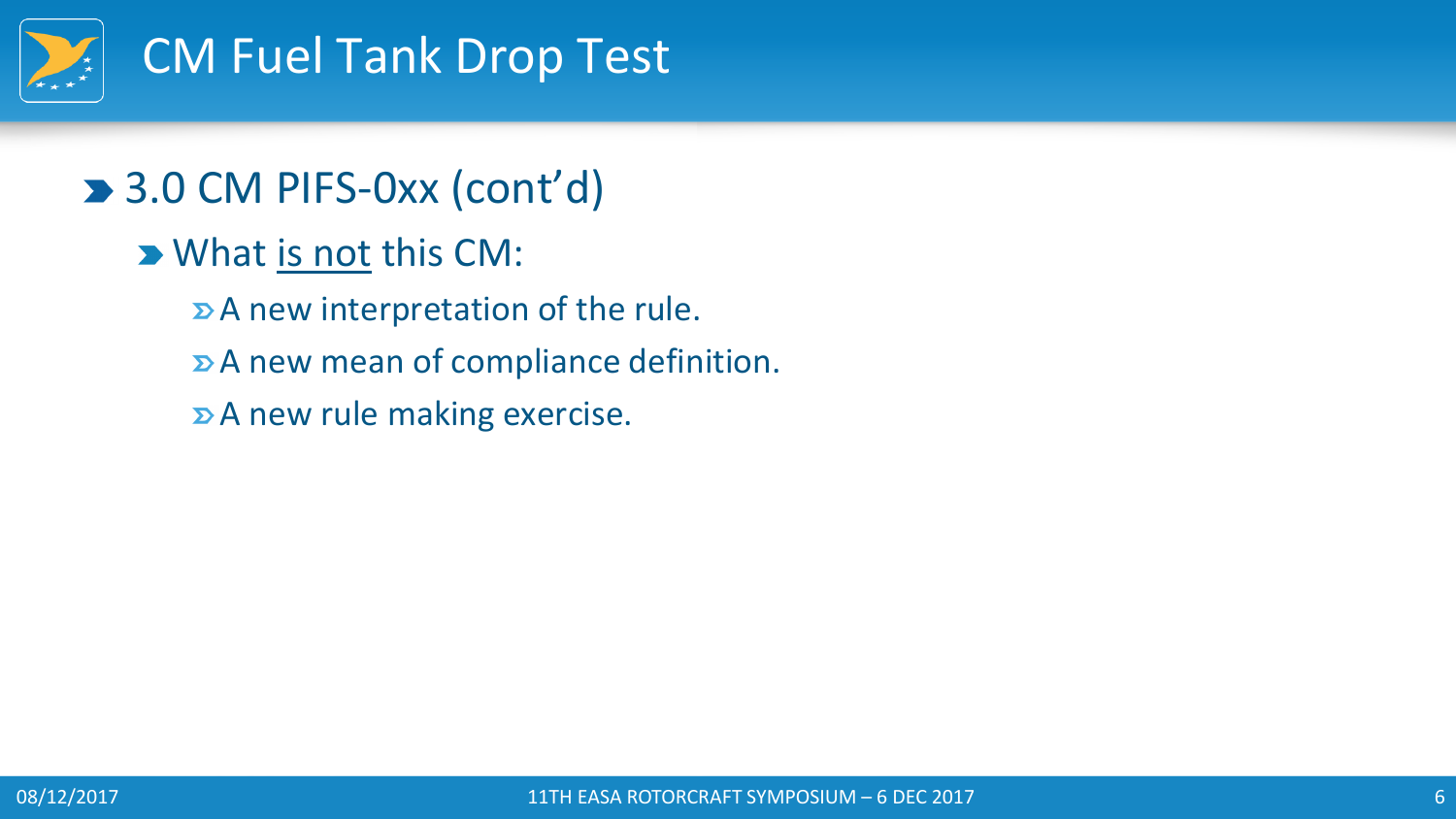

#### ■ 3.1 Angle at impact / Platform design:

- **Is not intended to be a pass fail criterially** but as a result of the drop becomes one.
- The prediction of the angle of impact is very difficult without the use of a guiding system.
- **Example 2 Fead to the use of a platform in almost all** test.
- **AC not very talkative on plateform layout**



NOTE : Dimensions a and b shall not exceed cell dimentions (when the loaded cell is in place for test) by more that 12 inches in either direction.

Figure 3.1 : Crash impact test fixture (from MIL-T-27422B, including the note)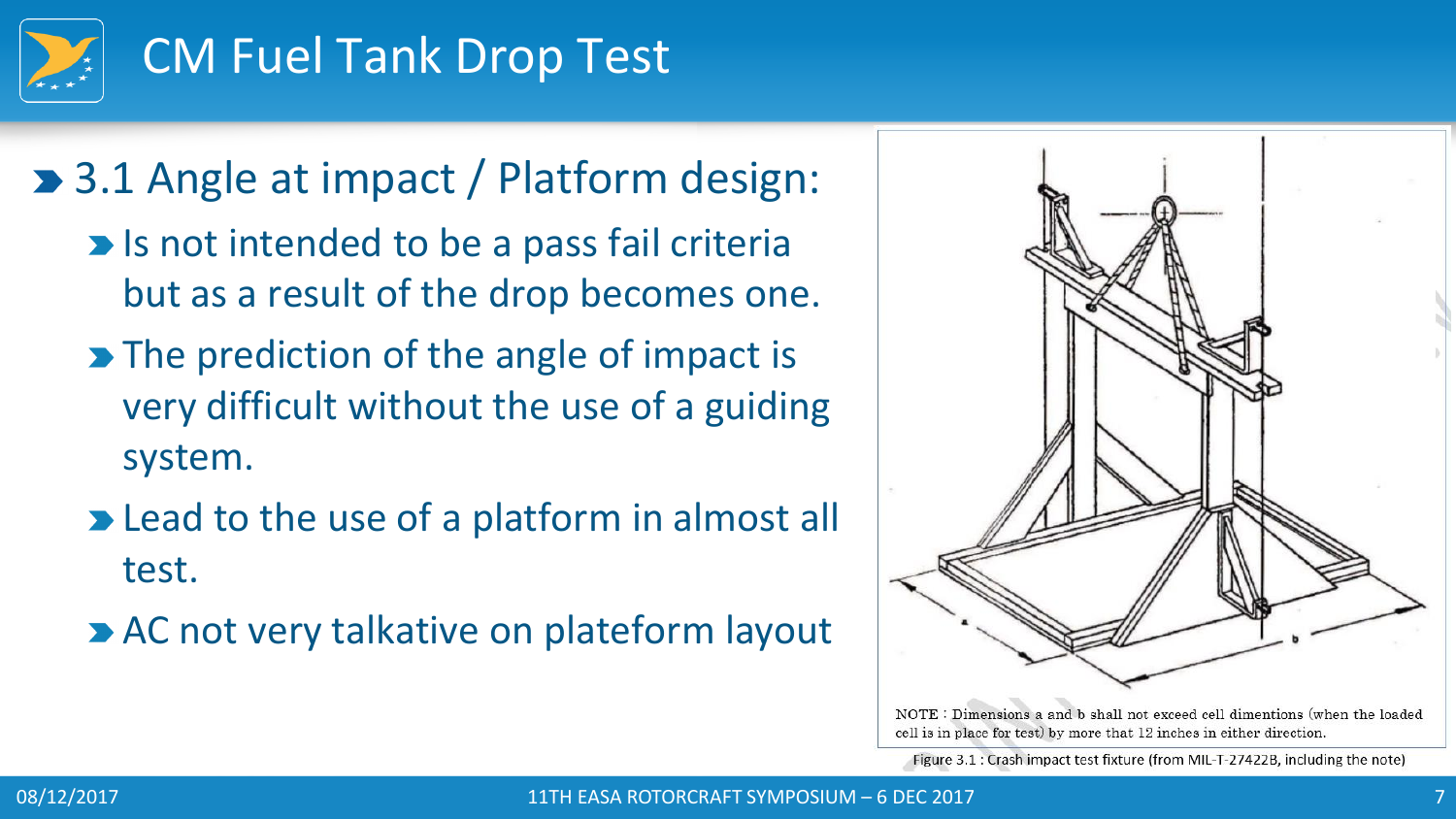

#### ■ 3.2 Multiple tank testing



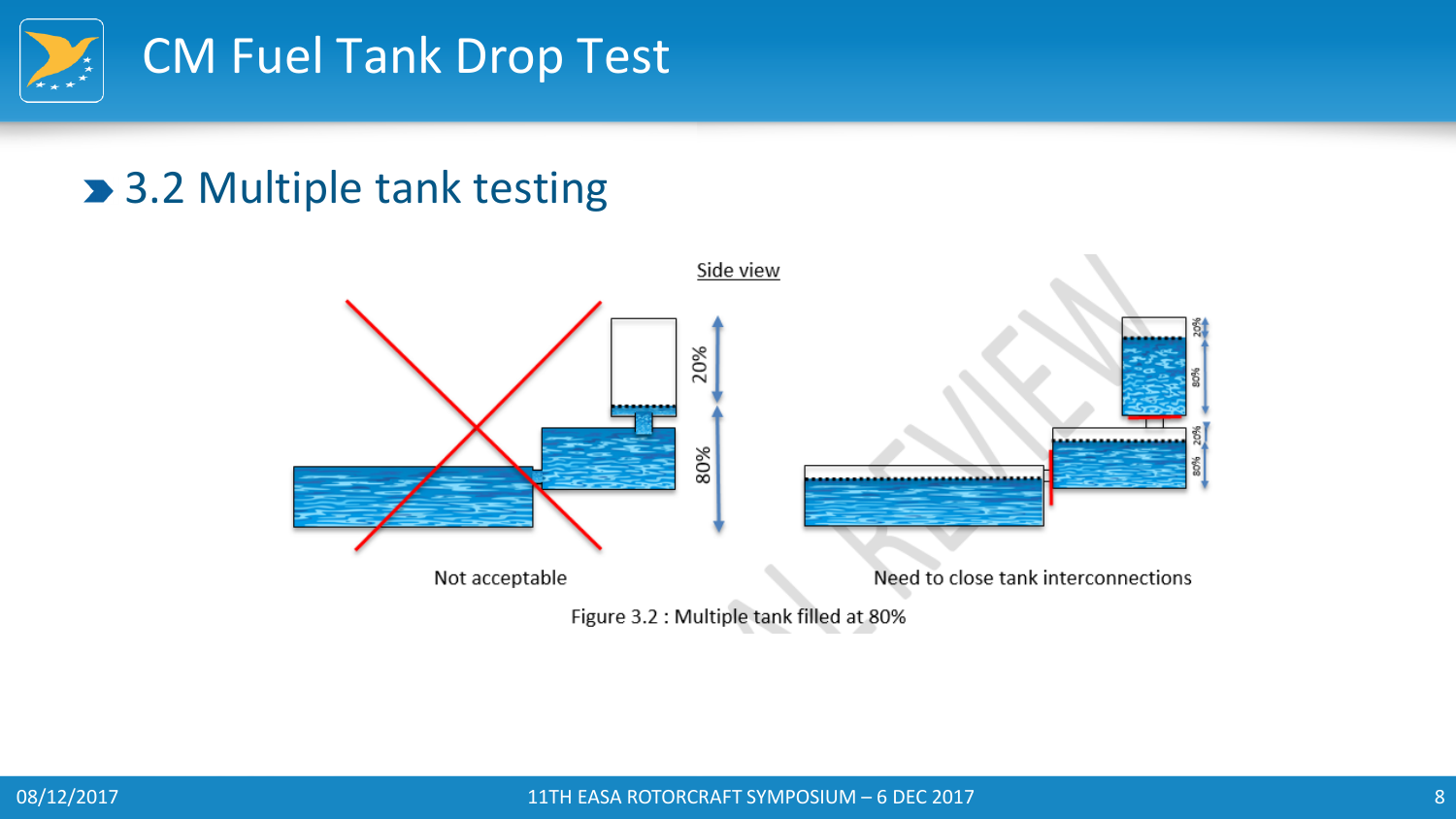

#### > 3.3 Impact surface:

**D** Concrete.

**D** Used in 100% of the test performed in last certification exercise.



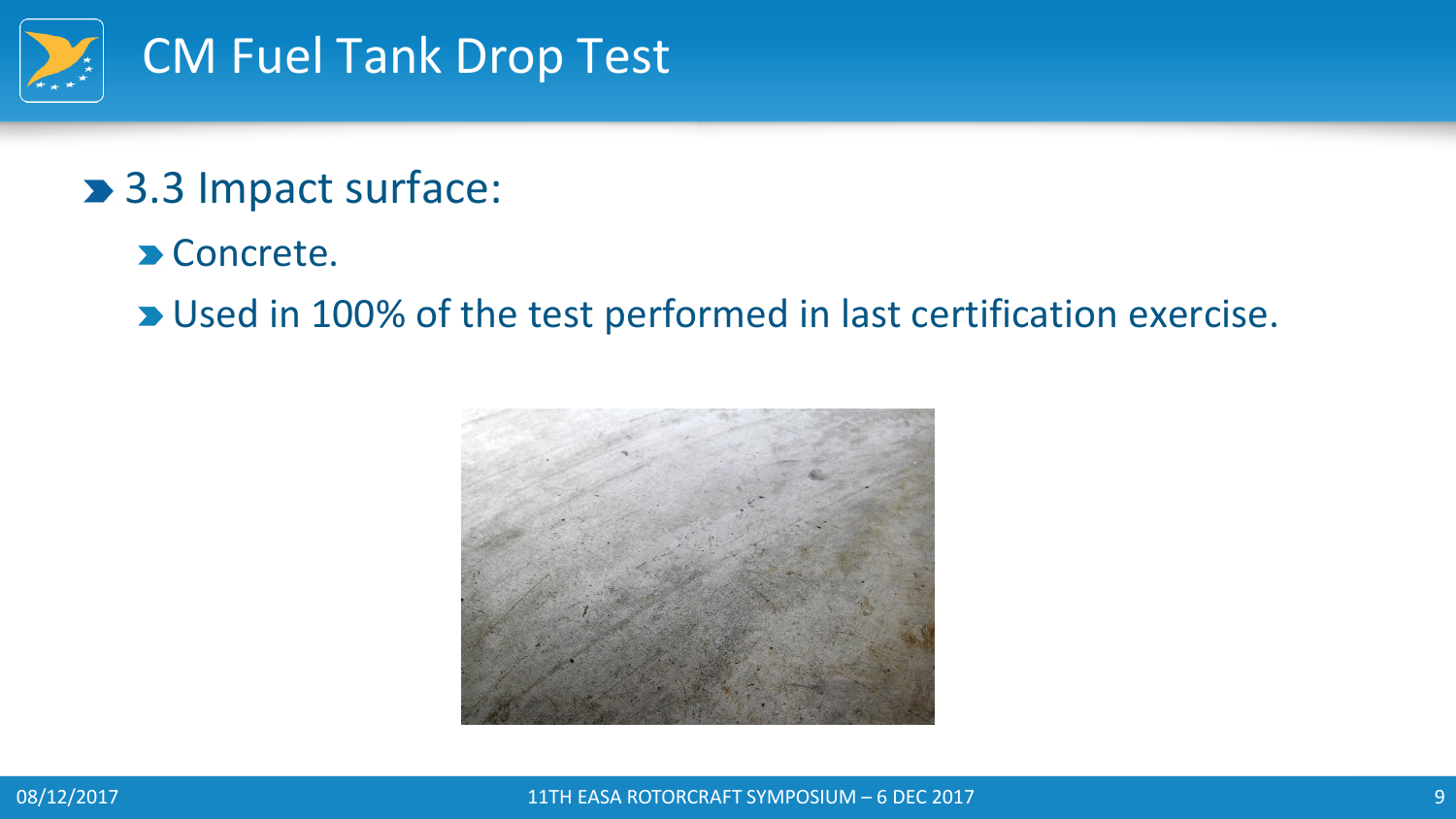

#### **> 3.4 Free Drop**

- The fall has to be as close as possible of a free fall.
- **Example 2 Friction forces between guiding cable and specimen has to be as low as** possible.
- Verification of the free fall condition is not obvious but could induce evident discrepancy between test labs.
- **>** Speed measurement not mandatory but might be necessary to support further compliance demonstration.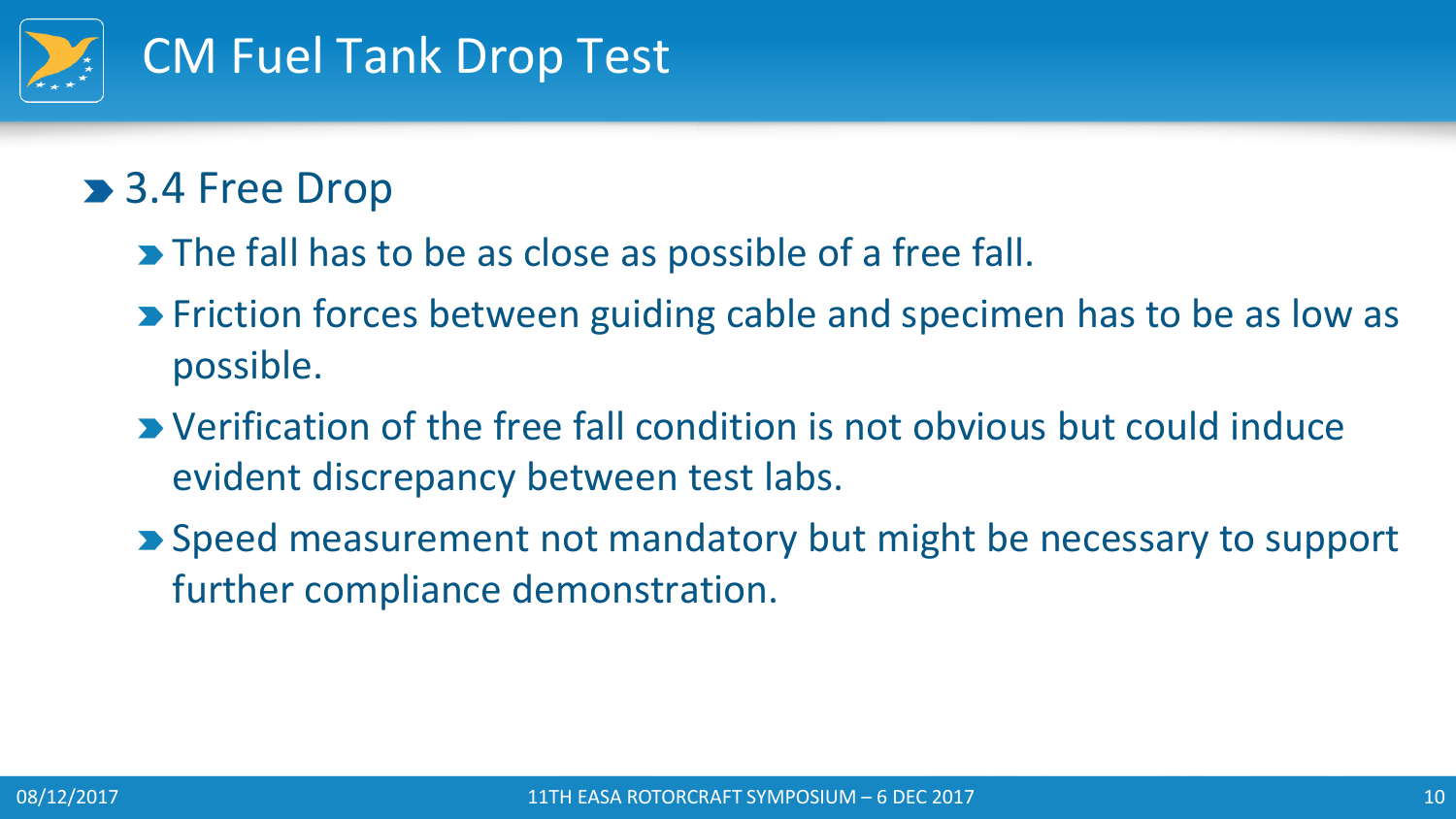

- **3.5 Simulation** 
	- $\blacktriangleright$  The regulation requires a test, pass/fail critieria = no leak.
	- **The simulation use to support drop test compliance demonstration is** under discussion (design change, surrounding structure, specimen selection,…).
- **And some more practices:** 
	- **The "no leak" criteria assessment of the tank upper volume (20%)**
	- **D** lessons learnt from visual inspection of the drop tested specimen

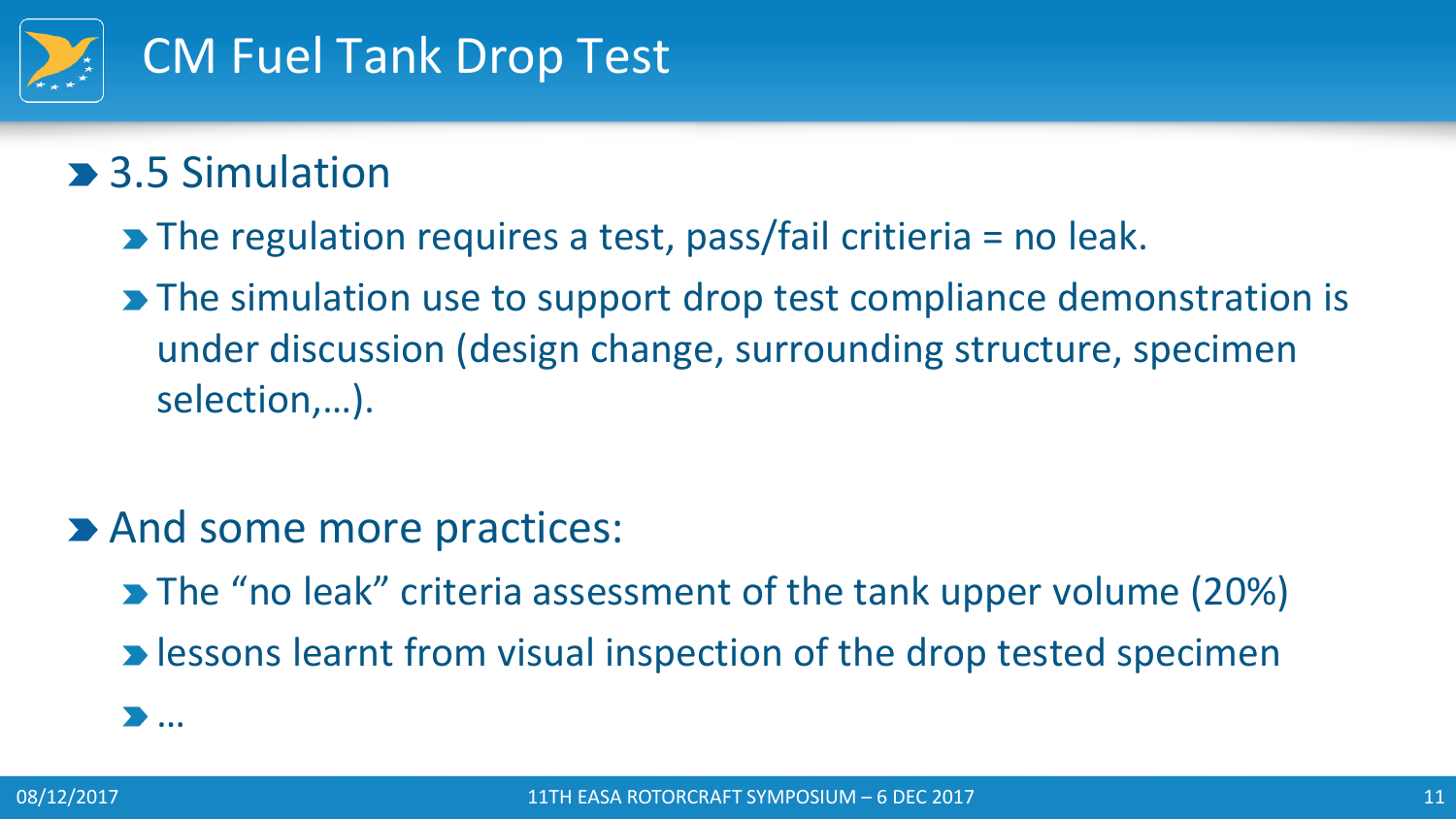

# **24.0 Schedule:**

**Deta** CM is currently in internal review at EASA, before public consultation.

- will be published on EASA website by end of January 2018 for 6 week public consultation.
- **Any participant is warmly invited to provides his** comments on EASA website.